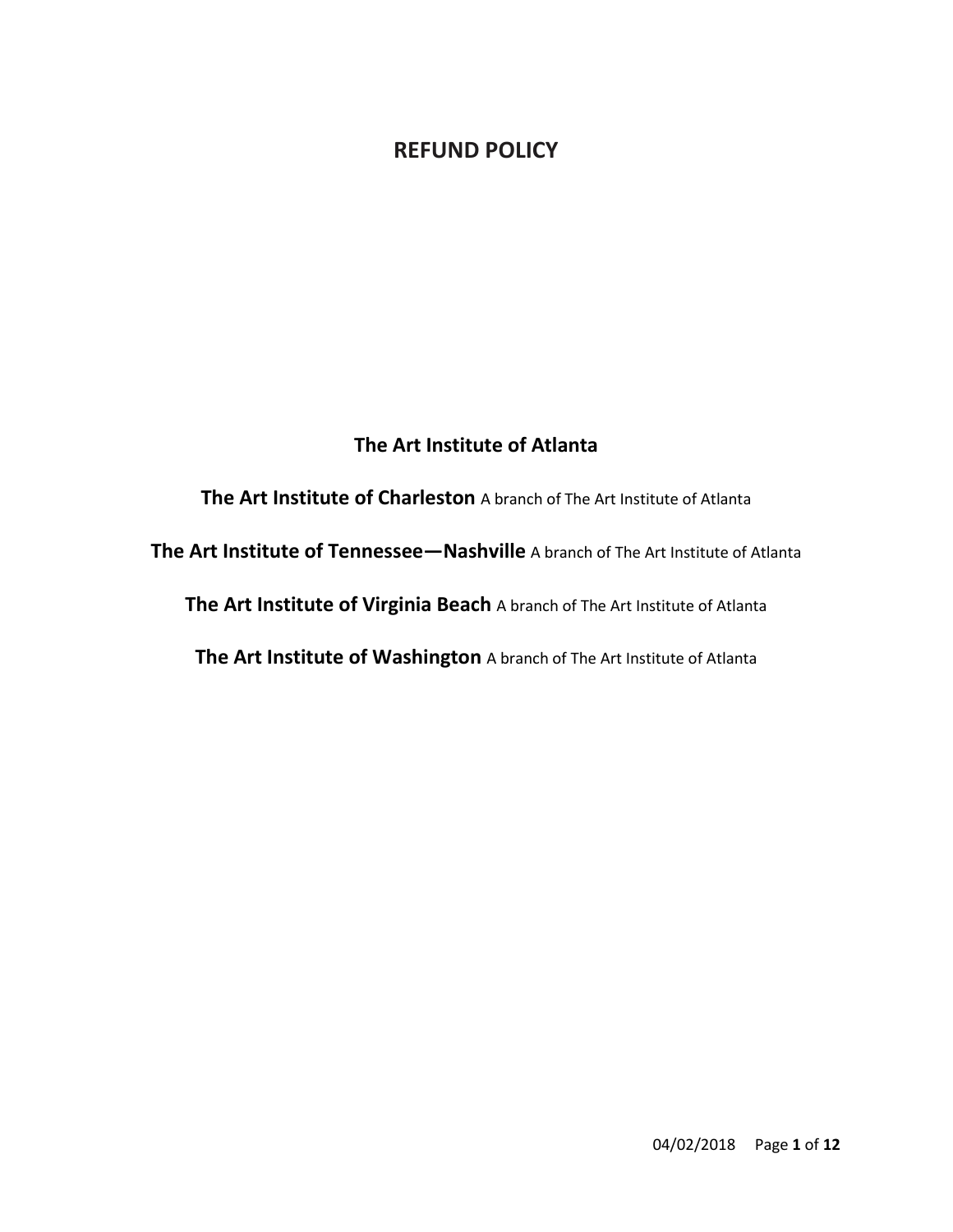Examples of the calculations for these policies are available in the Student Accounting Office

## **REFUND POLICY**

As allowed under federal, state, and accreditation agency rules, the refund policy may be changed. Students will be notified approximately sixty (60) calendar days in advance of any changes. Students dropping all courses in a term are considered withdrawn for refund purposes. All students will be subject to the institutional refund policy. In addition, students who receive Federal student aid are also subject to the Return of Title IV Funds Policy.

# **Initial Period of Enrollment and Cancellation Refund Policy for First-Time Undergraduate Students Enrolled On-Ground**

For purposes of this Initial Period of Enrollment Policy, a first-time undergraduate student is defined as a student who is not currently enrolled, is not a prior graduate from an undergraduate program, and does not have a prior enrollment in a withdrawn or dismissal status.

For students in graduate programs and undergraduate students who have previously attended, please see the Refund Policy Prior to Class Start section of the enrollment agreement and catalog.

The school provides all new applicants seeking a first-time enrollment in any on-ground undergraduate program of study, including hybrid programs, an Initial Period of Enrollment. The Initial Period of Enrollment allows first-time undergraduate students the ability to begin classes as a non-regular student, without any financial penalty, to determine if our school and educational program are right for the student. Students who enroll may cancel their enrollment prior to the start of the term or within seven (7) calendar days following the first day of the student's first scheduled class, whichever is later (referred to as the "Initial Period").

| Class Days                               | <b>Initial Period Days</b>                                                        | Number of Calendar Days in<br><b>Initial Period</b> |
|------------------------------------------|-----------------------------------------------------------------------------------|-----------------------------------------------------|
| April $28^{th} = 1^{st}$ Scheduled Class |                                                                                   | 1                                                   |
| April 29th                               | 1 <sup>st</sup> Day of Initial Period                                             | 2                                                   |
| April 30 <sup>th</sup>                   | 2                                                                                 | 3                                                   |
| May $1st$                                | 3                                                                                 | 4                                                   |
| May 2 <sup>nd</sup>                      | 4                                                                                 | 5                                                   |
| May 3rd                                  | 5                                                                                 | 6                                                   |
| May 4 <sup>th</sup>                      | 6                                                                                 | 7                                                   |
| May 5 <sup>th</sup>                      | $7th$ = Last Day of Initial Period                                                | 8                                                   |
| May 6th                                  | Initial period over - student is<br>eligible to be reviewed for full<br>admission | 9                                                   |

The chart below illustrates the days in the Initial Period for a non-regular student: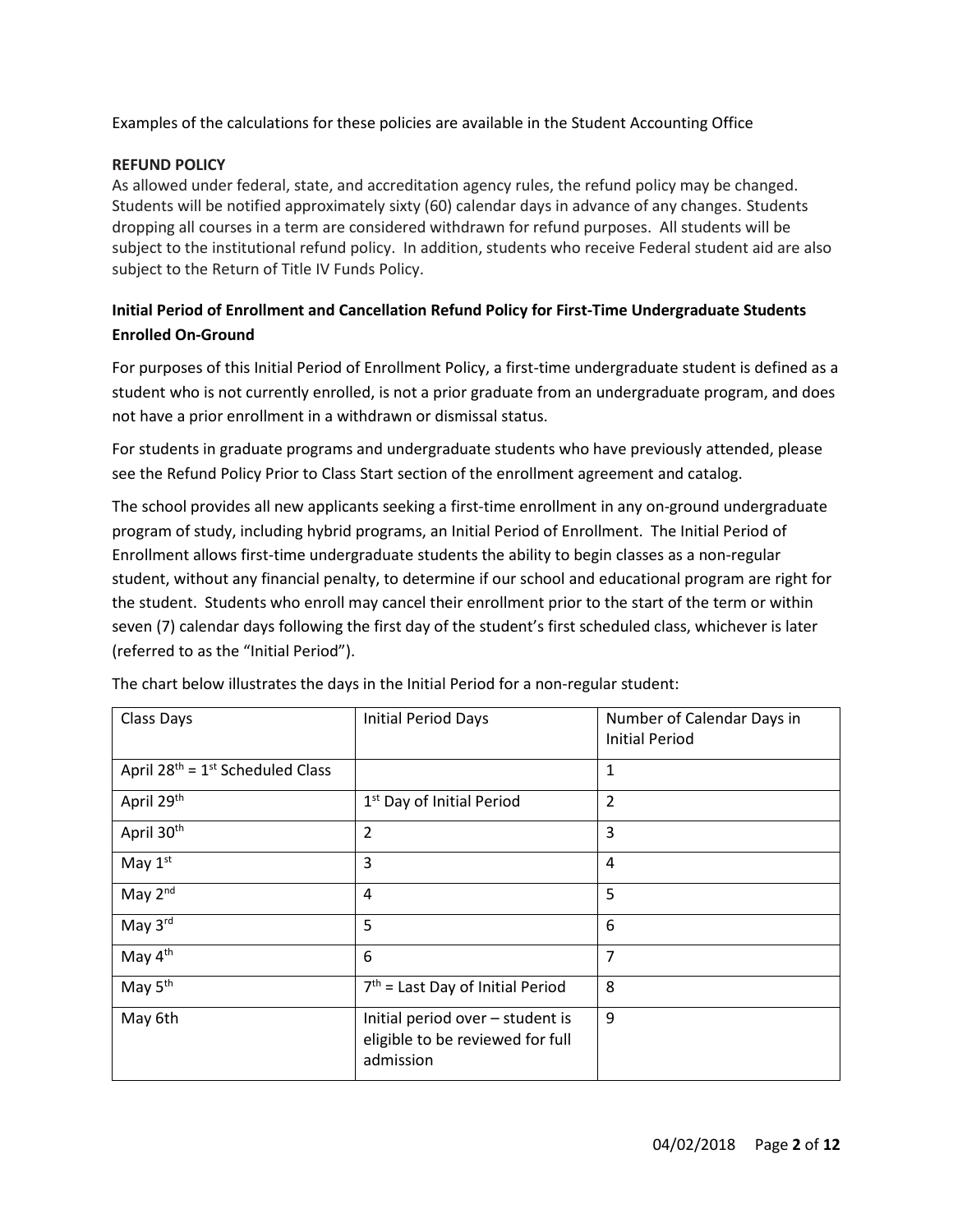A first-time undergraduate student who notifies the school of the intent to withdraw in person or in writing, or simply stops attending and does not attend classes past the seventh (7th) calendar day following the student's first day of the term or first scheduled class, whichever is later, will be considered a cancellation. The school will refund any monies paid on the student's behalf and will remove any charges from the student's account. All refunds will be made within thirty (30) calendar days of the date of the cancellation.

During a first-time student's Initial Period of Enrollment in an undergraduate program, the student is considered a non-regular student for federal student aid purposes and is not eligible to receive federal, state or any other types of aid during this period.

Please note, a first-time undergraduate student who is receiving military educational benefits may incur a debt with the benefit provider for educational benefits paid if the student cancels within the seventh (7th) calendar day following the student's first scheduled class or does not meet the requirements for admission to the school.

Students who complete the Initial Period of Enrollment will be reviewed for full admission into the school as a regular student on the ninth  $(9<sup>th</sup>)$  respective calendar day (the day after the first calendar day plus seven (7) calendar days). Students are required to meet all school admission requirements and any additional programmatic admission requirements that apply to the student's program of study. Students completing the Initial Period of Enrollment who continue in the educational program will be subject to all student policies back to the first day of the student's first term or first scheduled class day, whichever is later, including the withdrawal, refund and Return to Title IV policy should the student cease attending at a later date.

In order to qualify for aid, students must be a regular student and meet all federal, state, or other types of aid eligibility requirements.

Cancellation Refund Policy Student Examples for On-Ground Students:

Example 1:

- 1 Student's first scheduled class is January 5th.
- 2 Student ceases to attend and his or her last date of attendance is January 9th (the 4th day).
- 3 Student would no longer be enrolled and would not be eligible for any Title IV, state aid and other aid program funding nor would the student be charged tuition or fees for any portion of his or her Initial Period or for the term.
- 4 Students receiving military educational benefits may incur a debt with the benefit provider for educational benefits paid.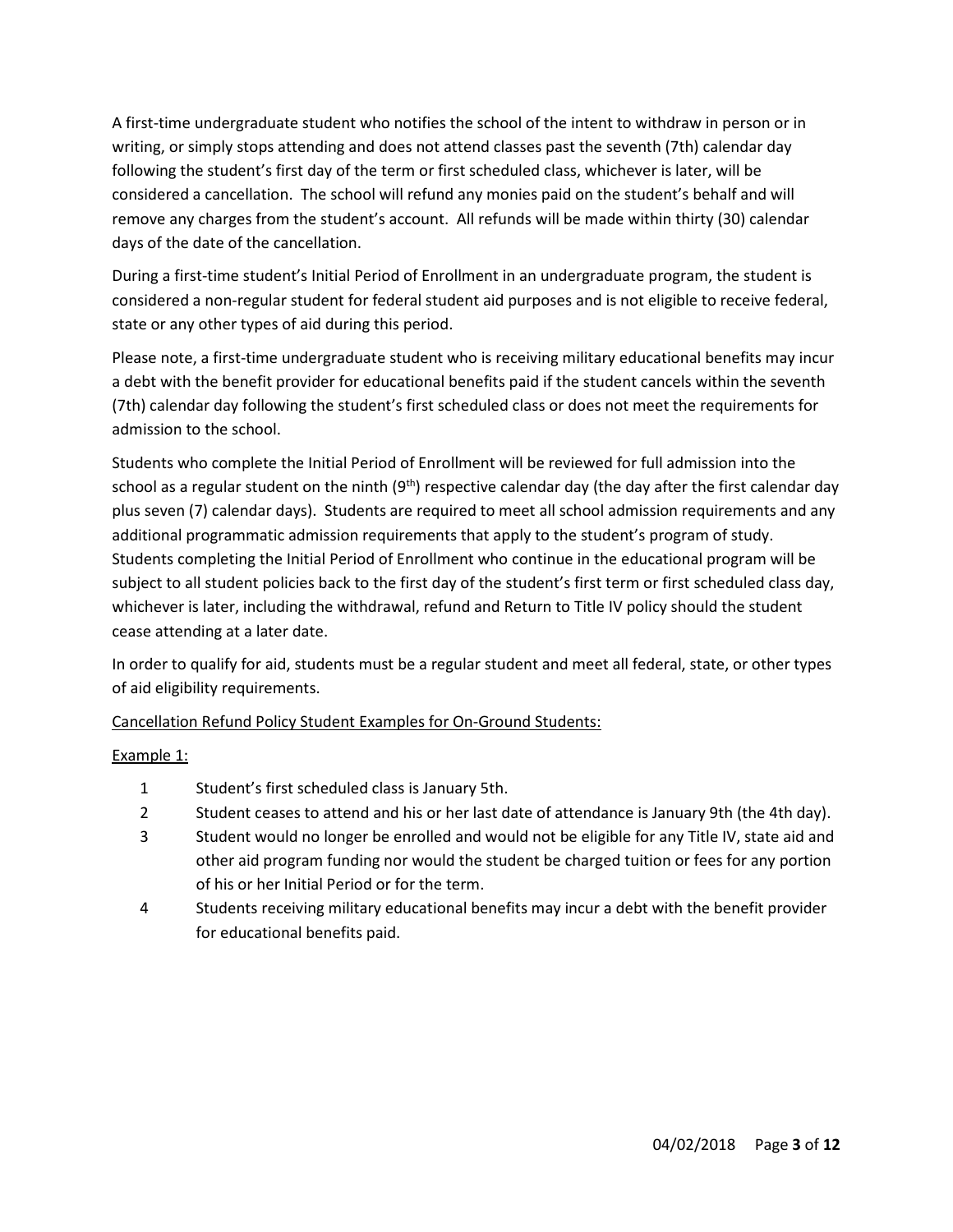# Example 2:

- 1 Student's first scheduled class is January 5th.
- 2 Student remains enrolled and attends class through January 14 (the 9th day), then ceases enrollment and attendance.
- 3 Student would be charged for the full class amount and his or her refund, if any, would be calculated based on withdrawal on day ten (10) of the class.
- 4 Student would be eligible for Title IV, veteran's benefits, state aid, and other aid programs, if all other conditions are met for admission and aid eligibility, since he or she became a regular student after January 11th (the 7th day).
- 5 Students receiving military educational benefits may incur a debt with the benefit provider for educational benefits paid.

Starting kits purchased from The Art Institutes will only be subject to the refund provisions, found above, if returned to the school in condition for resale within twenty-one (21) calendar days from the first scheduled class.

# **REFUND POLICY PRIOR TO CLASS START**

Applicants may cancel their enrollment in person or in writing before the beginning of classes. An applicant not requesting cancellation before the scheduled starting date indicated on the application for admission will be considered a student.

Applicants at The Art Institute of Tennessee-Nashville may cancel their enrollment in person or in writing on or before the first day of classes. An applicant not requesting cancellation on or before the scheduled first day of classes indicated on the application for admission will be considered a student.

1. All monies paid by applicants will be refunded if they are not accepted for admission.

2. The applicant may cancel the contract and receive a full refund of all monies paid if cancellation is requested by the applicant prior to the beginning of classes or within five (5) business days after signing the enrollment agreement, whichever is later, and making an initial payment. In accordance with Tennessee law, the applicant may cancel the contract and receive a full refund of all monies paid if cancellation is requested by the applicant on or before the first day of classes or within five (5) business days after the Enrollment Agreement is signed, whichever is later, and making an initial payment.

5. A student applicant will be considered a student as of the first day of classes. A student applicant at The Art Institute of Tennessee-Nashville not requesting cancellation on or before the scheduled first day of classes will be considered a student.

6. Refunds will be made within thirty (30) calendar days after the applicant's request or within thirty (30) calendar days after his/her first scheduled class day.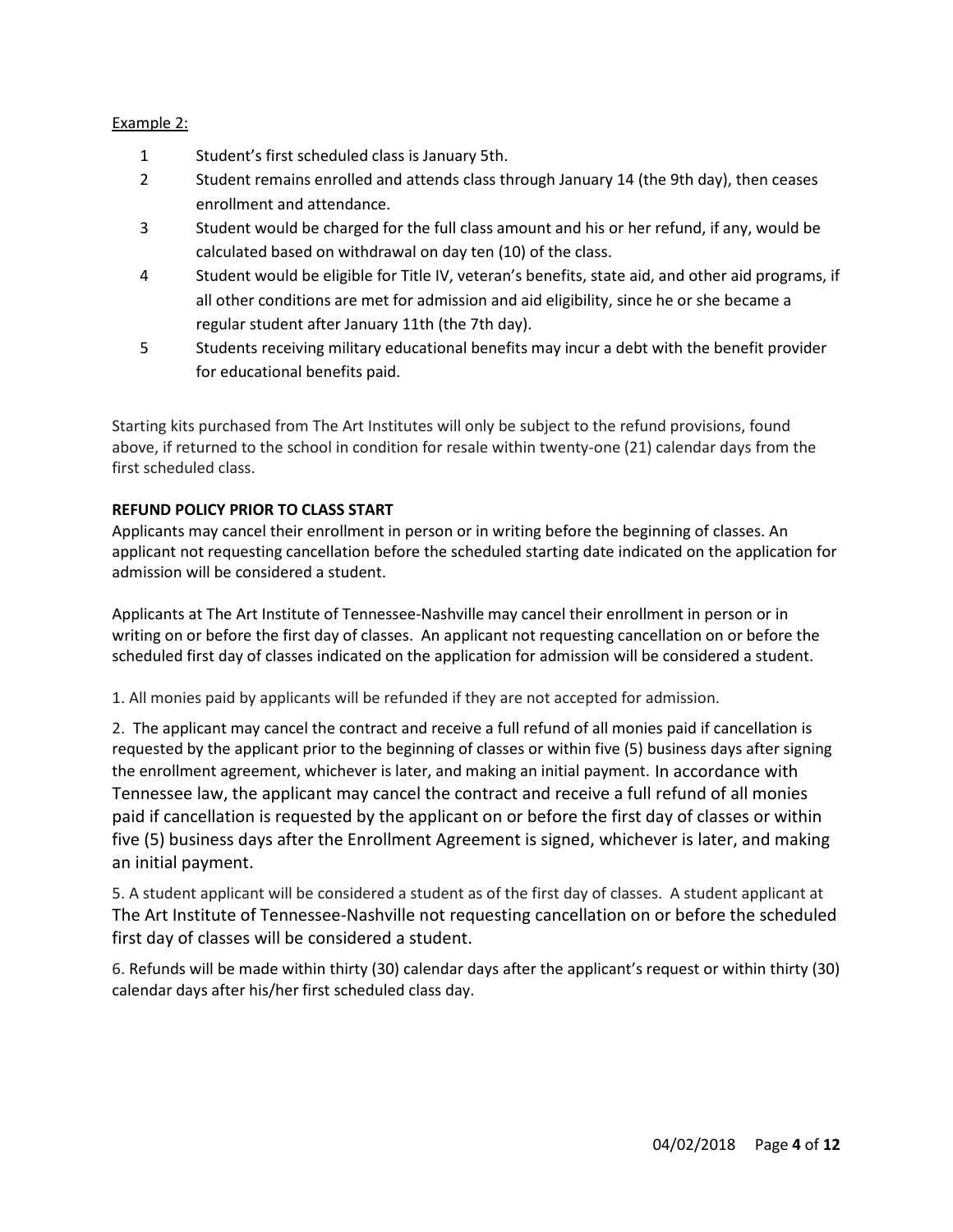# **REFUND POLICY AFTER CLASS START**

In the event of withdrawal by the student or termination by the school during any quarter of study:

1. Prepaid tuition for any period beyond the current quarter will be refunded in full.

2. The school shall terminate the student when the student violates the school's published attendance policy.

3. The student may officially withdraw from the school by notifying the Office of the Registrar in person or in writing. For a student who attended a previous quarter of study and did not indicate that s/he was not returning, refunds will be made within thirty (30) calendar days of the first scheduled day of class in the quarter in which the student was expected to return.

4. All refunds will be submitted within thirty (30) calendar days of the after receipt of a written request or the date the student last attended classes, whichever is sooner. The refund shall be paid to the student unless payment to a lender or other entity is required by the terms of a student financial aid program in which the school participates.

5. A student who must withdraw due to documentable mitigating circumstances, such as extreme illness or personal emergency, that make it impractical for the student to complete the quarter, may file an appeal requesting an adjustment to his/her account balance for the term in which the student withdrew. A written appeal must be submitted to the Dean of Academic Affairs or the Appeals Committee for review. The written appeal must be supported with appropriate documentation of the mitigating circumstance(s). If the student's appeal is approved, the student may be eligible to receive a financial credit, to be determined by the school, to the student account balance at the time of return.

6. A separate lease agreement and refund policy exists for students who lease housing accommodations arranged by the school. The school reserves the right to apply any student payment to any student financial account that is in arrears.

7. Each academic quarter is eleven (11) weeks in duration. The calculation of refunds is based upon the last day of attendance within the quarter. Any portion of a day's attendance is considered a full day of attendance for refund purposes.

8. Session II academic terms are approximately five and one-half (5 ½) weeks in duration. The calculation of refunds is based upon the last day of attendance within the term. Any portion of a day's attendance is considered a full day of attendance for refund purposes. Information in the catalog or student handbook will apply except for the following changes specific to Session II classes: For students only scheduled to attend Session II, the add/drop period is two (2) days from the start of Session II classes. If you add or drop one or more classes, your financial aid eligibility may change. Please see your Financial Aid Officer before you add or drop a class.

9. In the event the school cancels or changes a course or program of study in such a way that a student who had started a program or course is unable to complete it, the school will refund all monies paid by the student for the course or program within thirty (30) calendar days.

10. If a student has not attended sixty (60) percent of the academic term, the school shall not retain or be entitled to payment for a percentage of any tuition and fees or other educational costs for a session that was scheduled to be taken during the relevant academic term but was not attended because the student withdrew from school prior to the commencement of the session. For example, if a student is enrolled for multiple sessions within the term but withdraws completely from school prior to the start of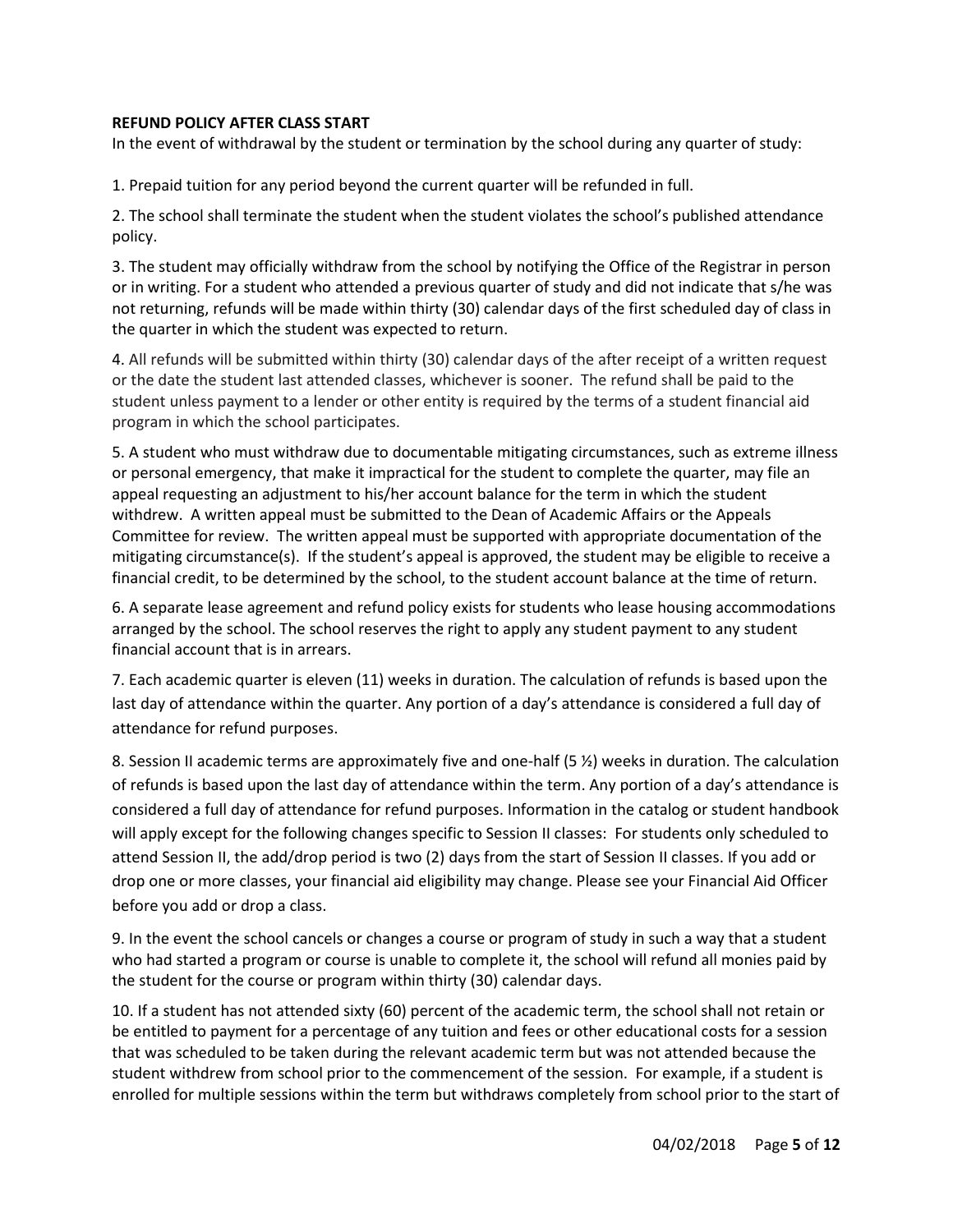a subsequent session within the academic term, the adjustment of charges based on the student's last date of attendance will be applied to the applicable period of attended session(s) using the session(s) charges and the start date of the first attended session through the end date of the last attended session within the academic term. Charges for the unattended session(s) after the student's last date of attendance within the academic term will be reversed for the Institutional Refund Policy, or State Refund Policy, where applicable. The reversal of applicable charges will be completed after the Return of Title IV Policy. For the Return of Title IV, the evaluation period and term charges include the entire period in which the student registered.

11. If a student has attended sixty (60) percent of the academic term, the evaluation period and academic term charges include the entire period in which the student registered. The Institutional Refund Policy, or State Refund Policy, where applicable, shall be applied based on the student's last date of attendance in the academic term using the academic term charges, aid disbursed during the academic term, and the start date of the first session through the end date of the last session within the academic term. For the Return of Title IV, the evaluation period and academic term charges include the entire period in which the student registered.

## **ADJUSTMENT OF CHARGES**

#### **For The Art Institute of Atlanta:**

In accordance with school policy, if a student withdraws from the school, the school will earn tuition and fees as follows, based on the student's last day of attendance:

#### **Quarter Start or Single Course**

| Weeks $1 - 2$ | 25%  |
|---------------|------|
| Weeks $3 - 5$ | 50%  |
| Week 6        | 75%  |
| After Week 6  | 100% |

## **Mid-Quarter Start or Single Course**

| Days $1 - 2$   | .5%  |
|----------------|------|
| Day 3 - Week 1 | 10%  |
| Week 2         | 25%  |
| Week 3         | 50%  |
| After Week 3   | 100% |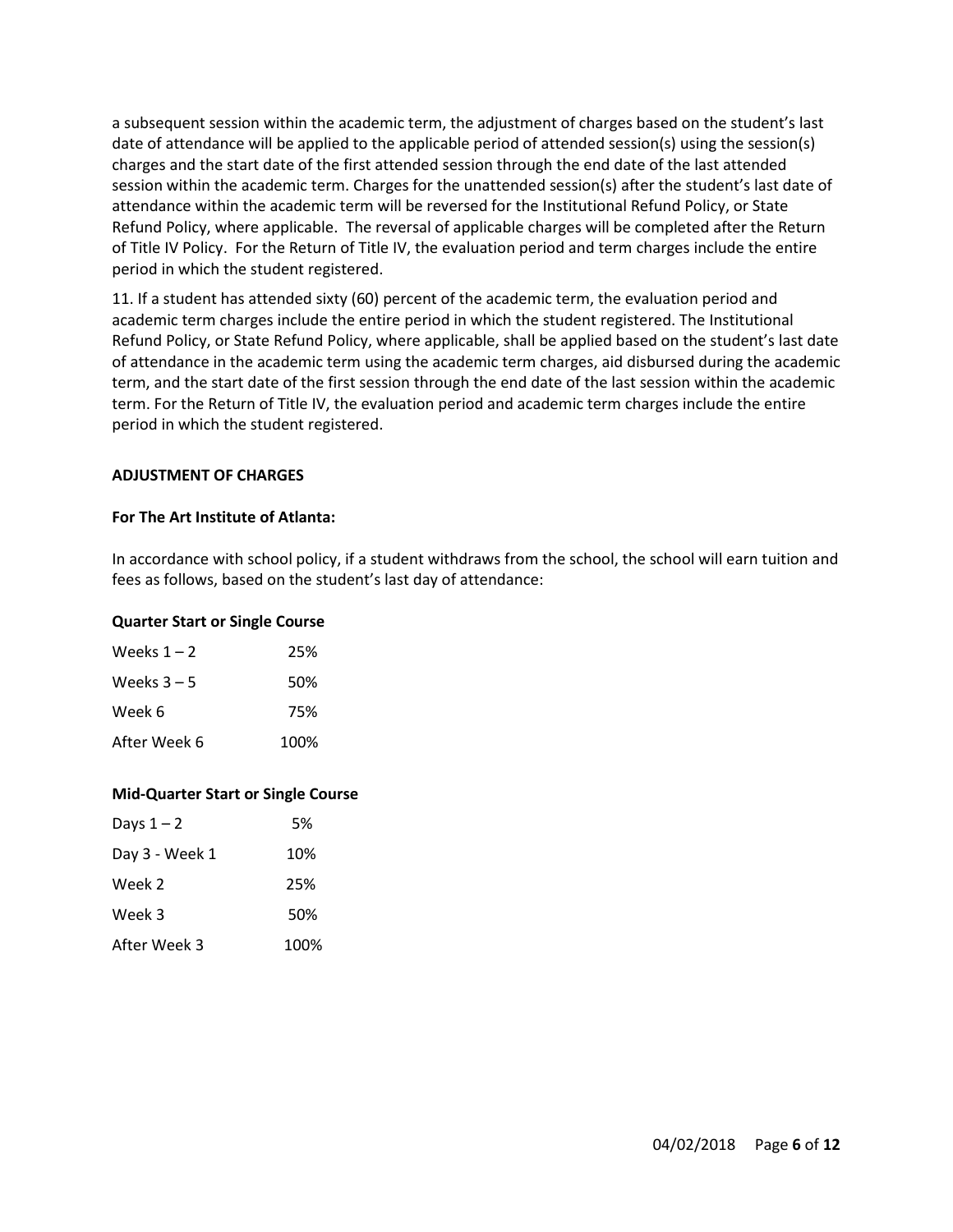## **For The Art Institute of Charleston:**

In accordance with South Carolina policy, if a student withdraws from school, the school will earn tuition and fees as follows, based on the week in which the student withdraws:

#### **First-Time Students:**

# **Quarter Start or Single Course:**

| Week 1:            | 0%  |
|--------------------|-----|
| Week 2:            | 10% |
| Week 3:            | 20% |
| Week 4:            | 30% |
| Week 5:            | 40% |
| Week 6:            | 50% |
| Week 7:            | 60% |
| After Week 7: 100% |     |

#### **Mid-Quarter Start or Single Course:**

| Week $1$ :         | 0%  |
|--------------------|-----|
| Week 2:            | 30% |
| Week 3:            | 50% |
| Week 4:            | 70% |
| After Week 4: 100% |     |

#### **Continuing Students or Non-First Time Single Course:**

| Week 1:            | 0%  |
|--------------------|-----|
| Week $2:$          | 50% |
| Week $3:$          | 75% |
| After Week 3: 100% |     |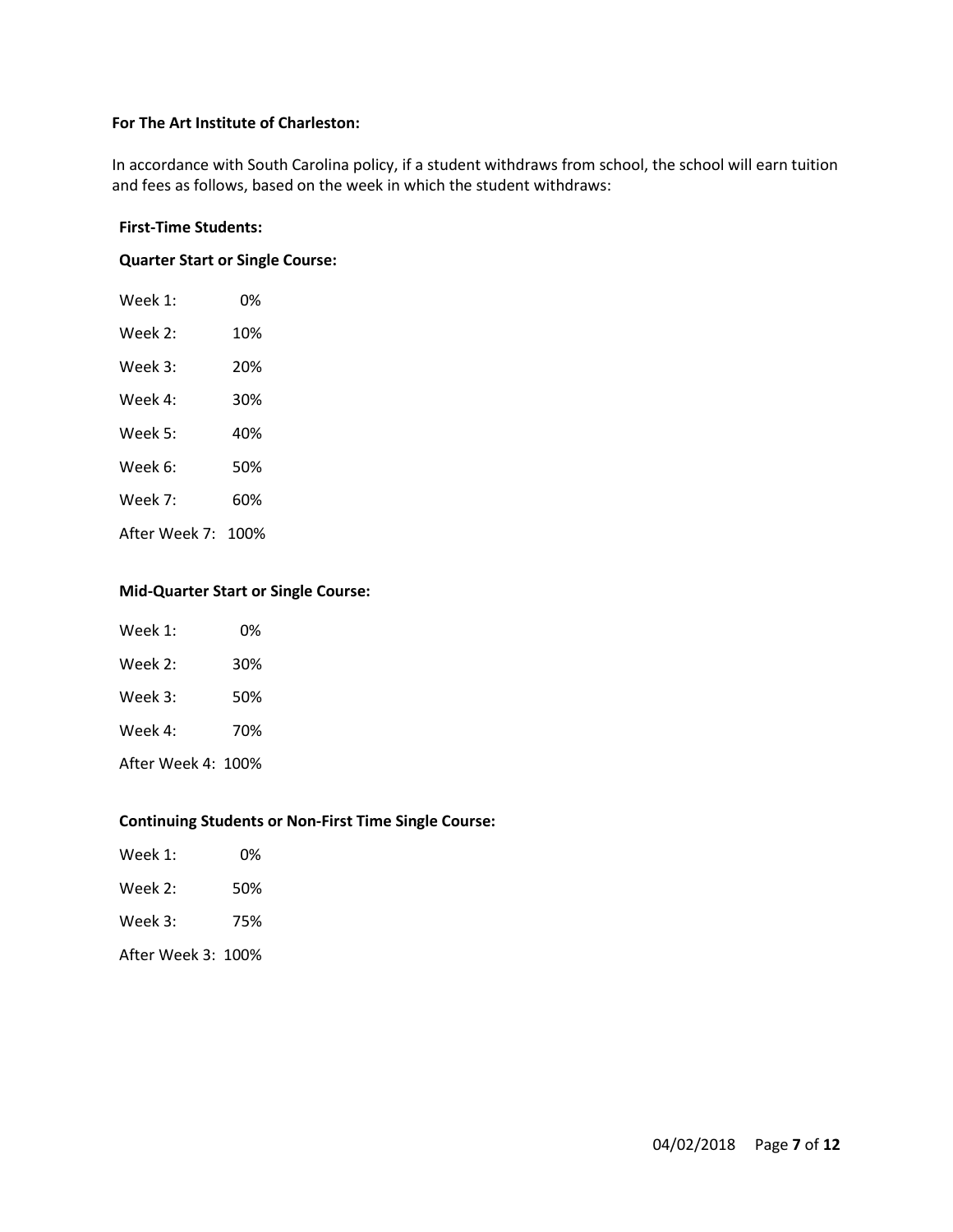#### **For The Art Institute of Tennessee-Nashville:**

In accordance with Tennessee policy, if a student withdraws from school, the school will earn tuition and fees as follows, based on the student's last day of attendance:

#### **Quarter Start and Mid-Quarter Start or Single Course:**

1. If you withdraw the signing of the enrollment agreement up to the first day of classes, the refund of tuition, fees, and other institutional charges will be one hundred percent (100%).

2. If you withdraw, drop out, or are expelled after classes have commenced and before the expiration of ten percent (10%) of the period of enrollment, the adjusted charge for tuition, fees, and other institutional charges will be twenty-five percent (25%).

3. If you withdraw, drop out, or are expelled after ten percent (10%) of the period of enrollment and before the expiration of twenty-five percent (25%) of the enrollment period, the adjusted charge for tuition, fees, and other institutional charge is seventy-five percent (75%).

4. If you withdraw, drop out, or are expelled after twenty-five percent (25%) of the enrollment period, the charges will be one hundred percent (100%) of the original charges.

The last day of attendance means:

- 1. The date on the expulsion notice; or
- 2. The date upon which the institution receives written notice (a signed drop form is sufficient) of withdrawal from you; or
- 3. When no written notice of withdrawal is given, the last day of your attendance is the day of withdrawal.

#### **For The Art Institutes of Washington and Virginia Beach:**

Tuition and fee refunds will be determined as follows (Please note the following text provides the minimum refund policy pursuant to 8 VAC 40-31-160 (N) of the Virginia Administrative Code; the school may exceed these standards and be more generous to students. If the school is eligible to participate in the Federal financial aid programs, the school's refund policy must also comply with the Federal guidelines described in the enrollment agreement.):

In accordance with Virginia policy, if a student withdraws from school, the school will earn tuition and fees as follows, based on when the student last attended:

#### **Quarter and Mid-Quarter Start or Single Course:**

| During the Add/Drop Period                                  | 0%   |
|-------------------------------------------------------------|------|
| After the Add/Drop Period up to but less than the first 25% | 50%  |
| After completing 25% up to but less than 50%                | 75%  |
| 50% or more                                                 | 100% |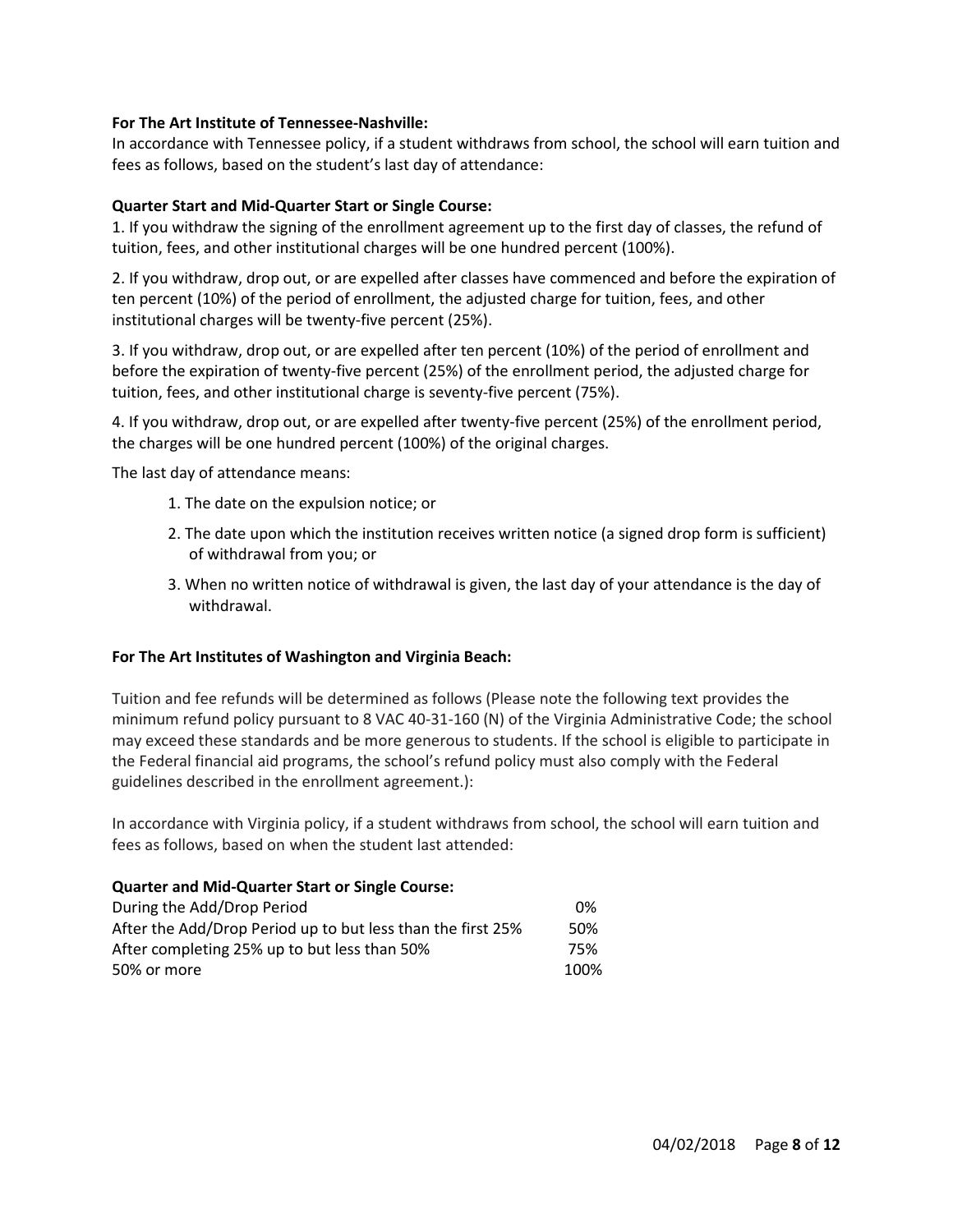#### **RETURN OF FEDERAL TITLE IV AID**

In compliance with federal regulations, the school will determine how much federal student financial assistance the student has earned or not earned when a student who is a Title IV recipient withdraws from school.

The school will calculate the percentage and amount of awarded federal student financial assistance that the student has earned if the student withdraws up through the sixty (60) percent point of the term (or session, if the student is only attending a session). If the student has completed more than sixty (60) percent of the term, the student earns one hundred (100) percent of the federal student financial assistance.

The amount earned will be based on the percentage of the term that was completed in days up to and including the last date of attendance. To calculate the amount earned, the school will determine the percentage by dividing the number of calendar days completed in the term up to and including the last date of attendance by the total number of calendar days in their term. If there is a scheduled break of five (5) or more days, it will reduce the term length and if the scheduled break is before the student's last day of attendance, it will also reduce the calendar days completed. If the student received more than the amount of federal student financial assistance earned, the difference will be returned to the federal student financial assistance programs from which funds were received in the following order: Federal Unsubsidized Direct Loans, Federal Subsidized Direct Loans, Federal Perkins Loans, Federal PLUS Loan, Federal Pell Grant, Federal Supplemental Educational Opportunity Grant. Funds will be returned to the aid source within forty-five (45) calendar days of the date the school determines that the student has withdrawn.

If more federal student financial assistance has been earned than has been received, the student may be eligible for a post-withdrawal disbursement. The school will notify the student of any post-withdrawal disbursement loan funds for which the student may be eligible and what steps need to be taken for the federal financial assistance funds to be received. The student or parent, in the case of the Federal PLUS Loans, needs to provide permission before any loan funds may be disbursed on the student's account or disbursed to the student or parent. However, the school may automatically use all or a portion of the post-withdrawal disbursement of grant funds for tuition, fees, and room and board charges (as contracted with the school), and, with the student's authorization, the school may automatically use the grant funds for other educationally-related charges. Any balance of grant funds that may be available will be offered to the student.

If federal student financial assistance funds need to be returned, the institution must return part or all of the unearned funds equal to the lesser of:

- The institutional charges multiplied by the percentage of the unearned federal student financial assistance funds; or
- The entire amount of unearned funds.

If there is a remaining portion of unearned federal student financial assistance funds to be returned, the student must return any loan funds that remain in accordance with the terms and conditions of the promissory note. If the remaining amount of funds to be returned includes grant funds, the student must return any amount of the overpayment that is more than half of the grant funds received. The school will notify the student as to the amount owed as well as how and where it should be returned.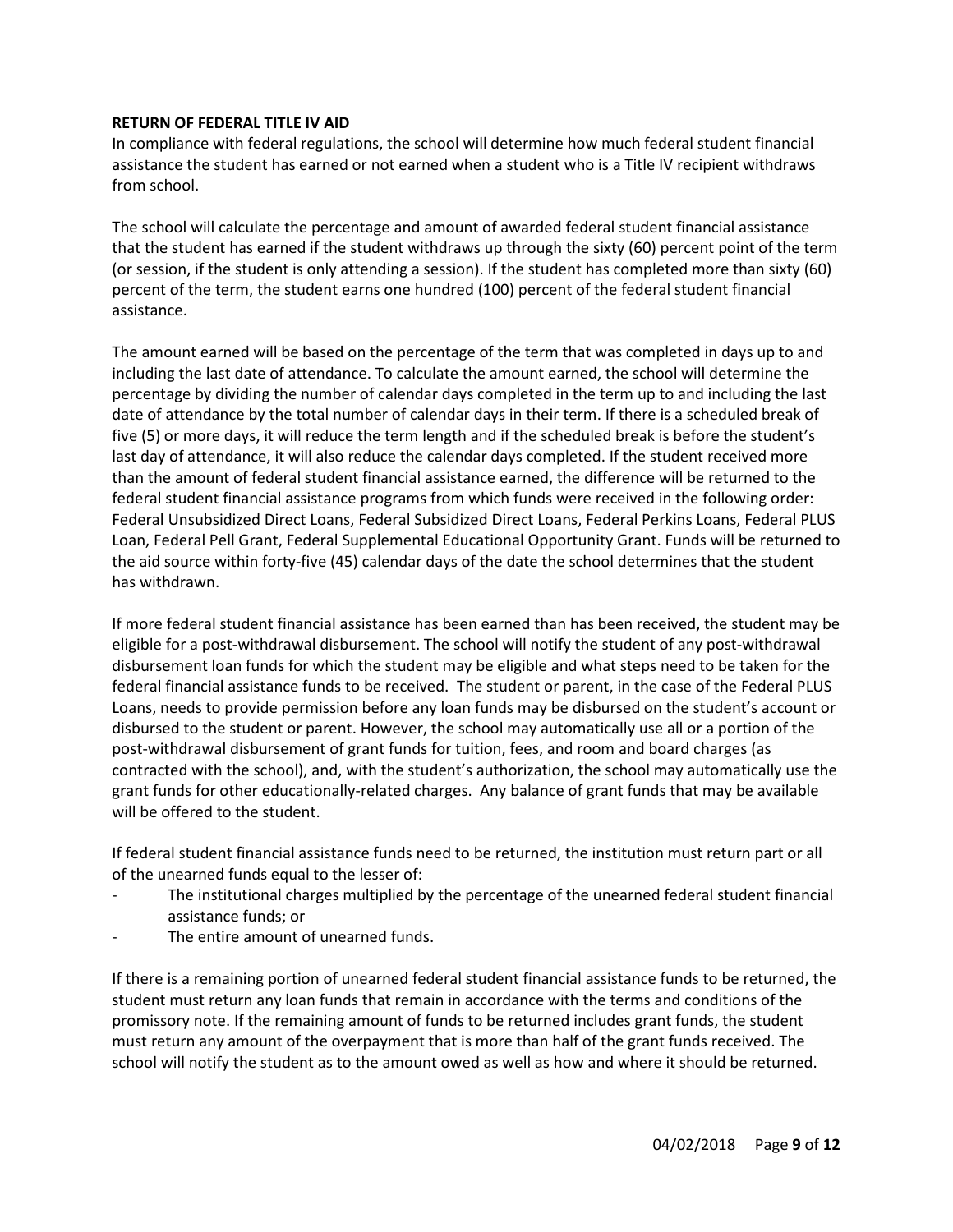If students are only scheduled to attend Session I or Session II, the Return of Title IV calculation as described in the Enrollment Agreement will be applied to the applicable Session attended using the session start and end dates.

# **REFUND POLICY FOR ONLINE COURSE WITHDRAWAL**

Students who withdraw from a Session I or Session II online course after the add/drop period are treated the same as if they withdrew from an on-ground class. Session II classes begin approximately the day after Session I classes end and run approximately five and one-half (5 ½) weeks. The ending date of Session II classes may not coincide with the ending date of on-ground classes.

# **FINANCIAL AID REFUND DISTRIBUTION POLICY**

All students receiving financial aid who withdraw completely from the program may have to return any refund amount to the appropriate Student Financial Aid Program in accordance with the refund distribution schedule which follows:

- 1. Federal Unsubsidized Direct Loan
- 2. Federal Subsidized Direct Loan
- 3. Federal Perkins Loan
- 4. Federal PLUS
- 5. Other federal, state, private, or institutional aid programs, if required by the program
- 6. Students

# **Kits, Components of the Kits, Books, or Supplies Return Policy**

If kits, components of the kit, books, or supplies are returned to the Supply Store in resalable, completely unused condition within twenty-one (21) calendar days of withdrawal, a credit will be given.

All refunds and return of funds will be made within thirty (30) calendar days of the date the student notifies The Art Institute of the withdrawal.

## **Official and Unofficial Withdrawal**

To officially withdraw, the student will need to notify the Office of the Registrar in person or in writing. The registrar will assist the student to complete the withdrawal process and will determine the last date of attendance and the date of determination. The date of determination would be the earlier of the date the student begins the school's withdrawal process or the date the student provides notice. For students who unofficially withdraw, the Registrar will determine the last date of attendance using attendance records. The refund policies shall apply in the event that a student withdraws, is suspended, or is terminated from school.

The Art Institutes are dedicated to serving and assisting our students. A student who encounters issues that require him/her to discontinue attendance in his/her course(s) within or following a quarter, but intends to continue taking courses in a subsequent quarter, may request to reenter and register for the appropriate term. The student must complete a Withdrawal Form obtained by contacting his/her Academic Counselor or the Office of the Registrar. Students who provide a return start date may be scheduled into new or retake courses. Students may also request a re-entry appointment with Financial Aid during the official withdrawal process. The date of determination would be the date the student provides notice. All students will be subject to the necessary refund policies as outlined.

A student who withdraws from a program before the end of week nine (9) of an eleven (11) week term (before the end of week four (4) of a five and one-half (5 ½)) week term) will be assigned a "W" code for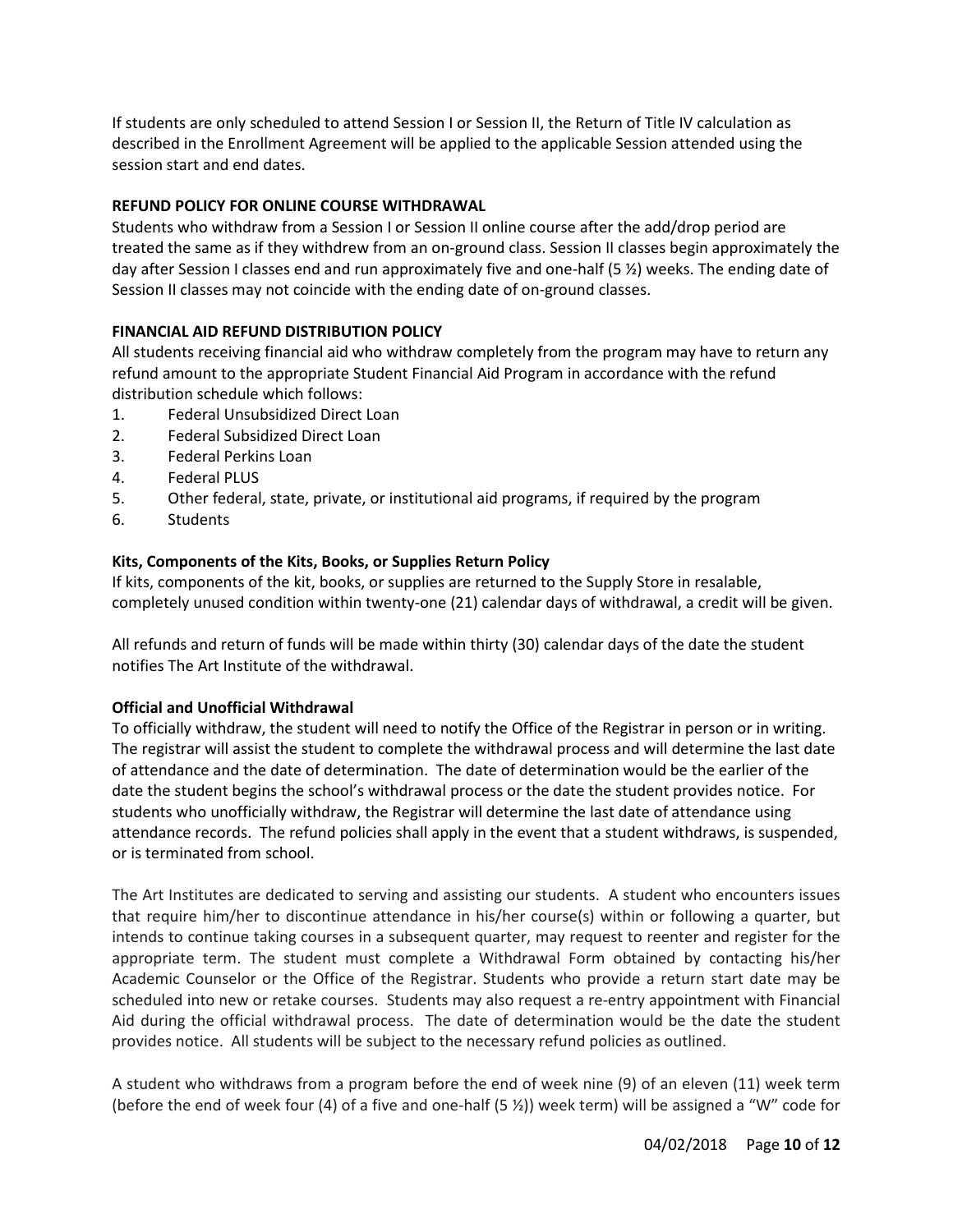each course within that quarter. Every course for which a student receives an "F", a "UF", or a "W" grade/code must be repeated and completed with a passing grade in order to graduate. The original grade/code and the subsequent passing grade(s) will remain on the record for reference purposes. However, when a course is successfully repeated, only the passing grade will be computed in the grade point average. Tuition is charged for repeated courses.

When a final course grade has been established and recorded in the student record, the grade may not be changed without approval by the Academic Director or Chair and the Dean of Academic Affairs. Withdrawals and failed courses can affect the student's Incremental Completion Rate and ability to succeed.

For the purpose of determining a refund, a student is deemed to have withdrawn from a course of instruction when any of the following occur:

1. The student notifies the school of withdrawal or of the date of withdrawal.

2. The school terminates the student's enrollment in accordance with institutional policies.

3. The student exceeds the number of absences allowed in accordance with institutional policies, and must be withdrawn from school. The date of withdrawal shall be deemed the last date of recorded attendance.

4. All refunds and return of funds will be made within thirty (30) calendar days of the date of determination.

#### **ADDITIONAL FINANCIAL INFORMATION**

#### **NON-PAYMENT OF CHARGES**

Non-payment of tuition, fees and/or other charges due to the school will result in the student being obligated for interest, collection agency costs and additional collection costs, and legal costs. In addition, the school reserves the right to report the student's failure to pay amounts owed to one or more national credit bureau organizations and not release the student's academic transcript until all debts to the school are paid in full.

#### **INTEREST ON OUTSTANDING BALANCES**

Students who have entered into a retail installment contract with the school may be subject to interest being charged. Please reference the retail installment contract and disclosure documents to understand the interest rate that may be charged and how interest charges are computed.

#### **FINANCIAL PLAN**

If a student elects a financial plan, it will comply with the Truth in Lending Regulation Z and is part of this Agreement. ANY CHANGES IN THE STUDENT FINANCIAL PLAN MUST BE UPDATED WITH EACH CHANGE OCCURRENCE.

#### **FINANCIAL INFORMATION**

Tuition and Fees Subject to Change: